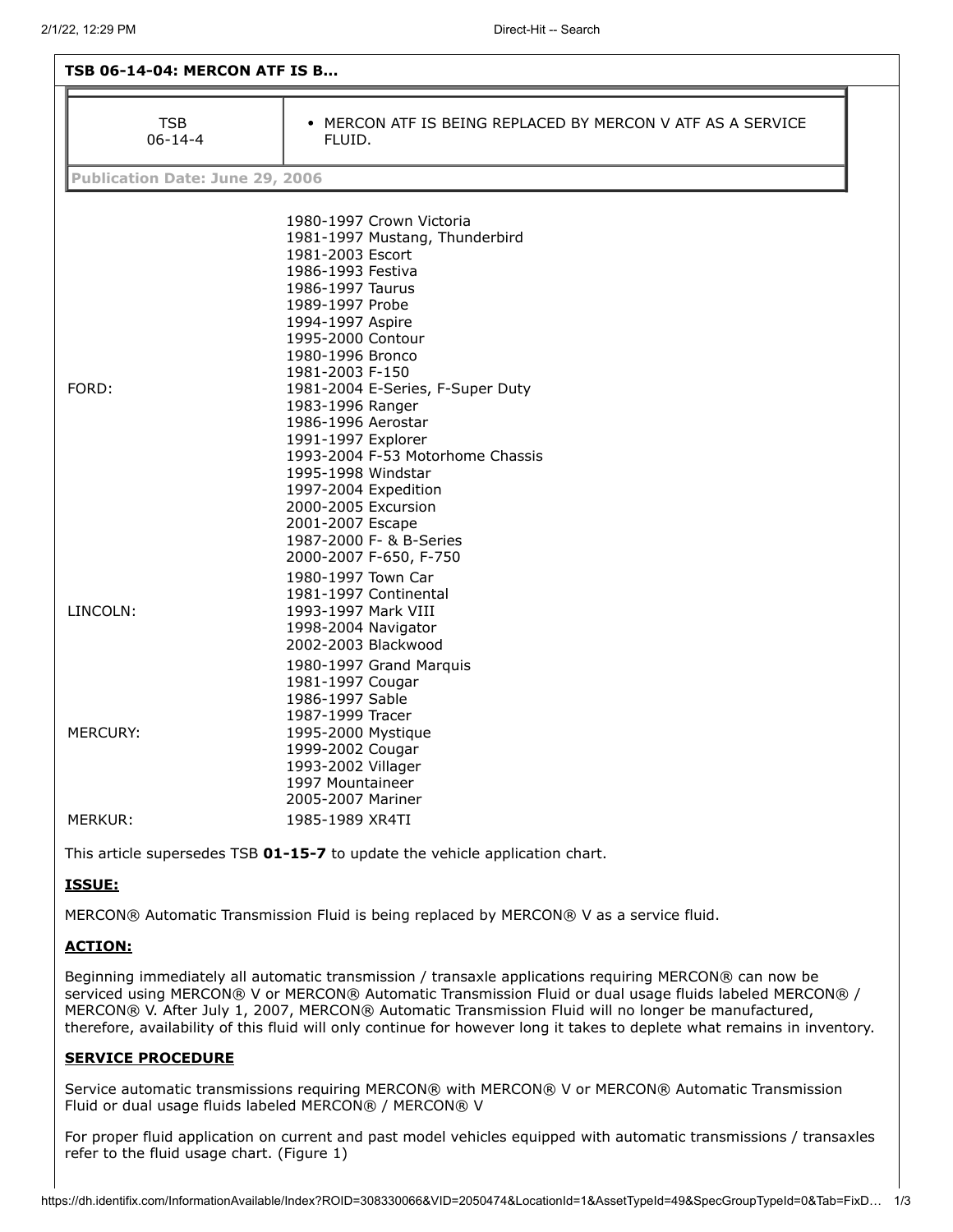|                      | <b>△ CAUTION: AUTOMATIC TRANSMISSIONS / TRANSAXLES THAT REQUIRE MERCON® V SHOULD</b><br>STILL ONLY USE MERCON® V OR DUAL USAGE FLUID LABELED MERCON® / MERCON®<br>v.                                                                                                                                                                                            |
|----------------------|-----------------------------------------------------------------------------------------------------------------------------------------------------------------------------------------------------------------------------------------------------------------------------------------------------------------------------------------------------------------|
| <b>A CAUTION:</b>    | MERCON® SP, MOTORCRAFT PREMIUM AUTOMATIC TRANSMISSION FLUID AND<br>MOTORCRAFT M5 ATFS ARE UNIQUE FLUIDS AND MUST BE USED IN APPLICATIONS<br>RECOMMENDING THAT PARTICULAR FLUID. USE OF ANY OTHER FLUID MAY CAUSE<br><b>REDUCED FUNCTIONALITY OR TRANSMISSION DAMAGE.</b>                                                                                        |
| . CAUTION:           | THE FUNCTIONAL CHARACTERISTICS OF FLUIDS FOR CVT TRANSMISSIONS ARE VERY<br>DIFFERENT THAN THOSE OF OTHER AUTOMATIC TRANSMISSION FLUIDS (ATFS). USE OF<br>A FLUID OTHER THAN MOTORCRAFT CONTINUOUSLY VARIABLE CHAIN TYPE<br>TRANSMISSION FLUID OR ONE LABELED AS MEETING MERCON® C WILL CAUSE<br><b>FUNCTIONALITY CONCERNS AND INTERNAL TRANSMISSION DAMAGE.</b> |
| $\triangle$ CAUTION: | DO NOT USE AUTOMATIC TRANSMISSION FLUID SUPPLEMENTS, ADDITIVES,<br><b>TREATMENTS OR CLEANING AGENTS.</b>                                                                                                                                                                                                                                                        |

| <b>PART NUMBER</b> | <b>PART NAME</b>         |
|--------------------|--------------------------|
| $ XT-2-QDX $       | MERCON® (Quart)          |
| XT-2-DDX           | MERCON® (55 Gal. Drum)   |
| $ XT-5-QM$         | MERCON® V (Quart)        |
| XT-5-DM            | MERCON® V (55 Gal. Drum) |

## **WARRANTY STATUS:**

Information Only